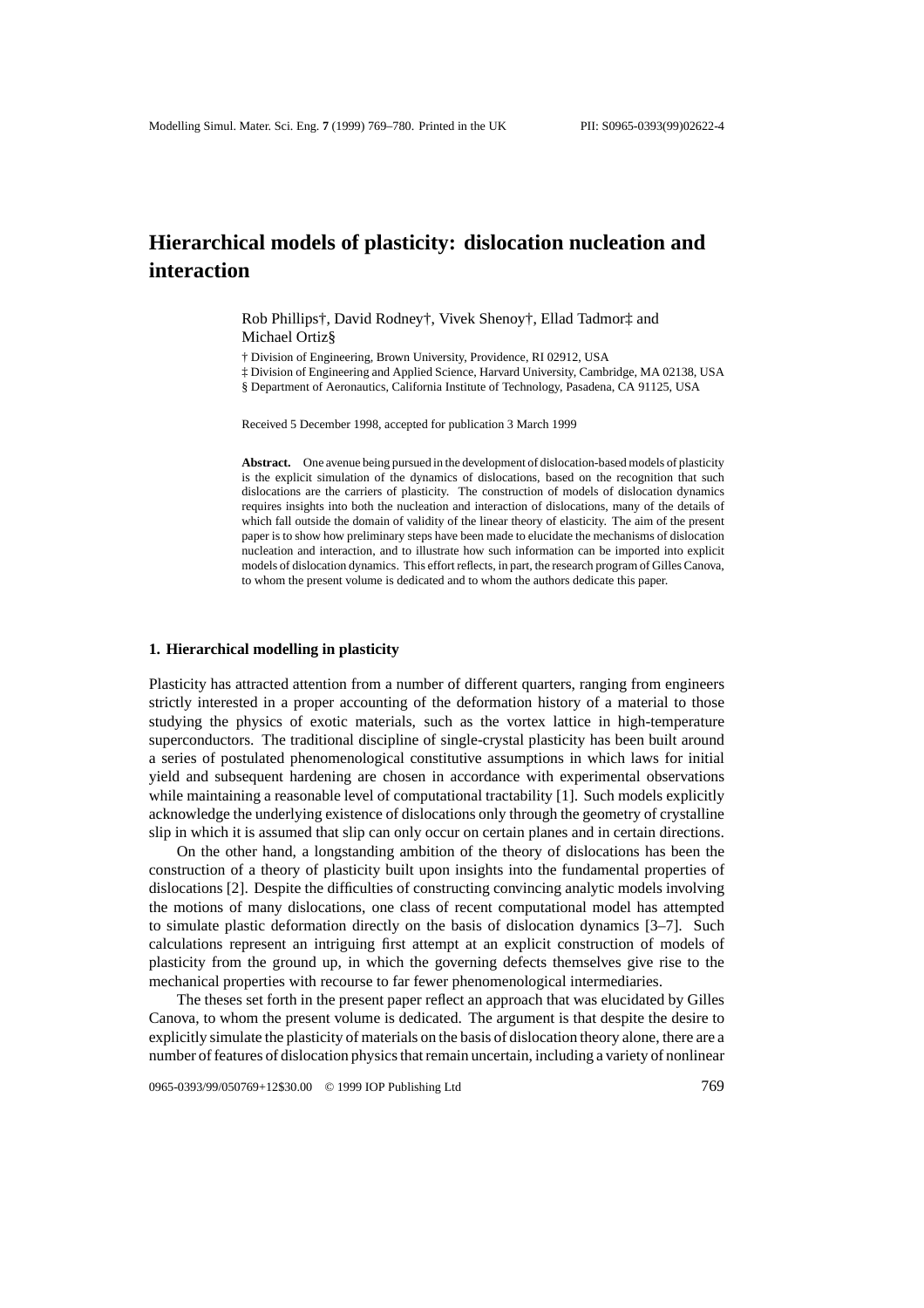processes such as dislocation nucleation and junction formation between dislocations. As a result, a particularly appealing objective is the use of atomic level modelling to introduce such dislocation physics directly into dislocation dynamics models. This paper examines the use of the quasicontinuum method [8, 9] to explicitly characterize such 'subgrid' processes as dislocation nucleation and interaction with the aim of exporting these insights directly to the dislocation dynamics arena.

The remainder of the paper is organized as follows. We begin with a discussion of current models of dislocation dynamics, with special attention devoted to the missing information in such models. Section 3 considers dislocation nucleation under conditions of nano-indentation, with an eye to extracting useful criteria for these processes directly on the basis of atomic-level calculations. Section 4 sketches our recent work to examine the interactions of dislocations, again with the similar objective of linking the insights from these calculations directly to models of dislocation dynamics. In the final section, we take stock of how far progress has been made in closing the hierarchy proposed here, and call attention to the current impediments to further progress.

# **2. Dislocation dynamics—fundamentals and conundrums**

A longstanding ambition in the analysis of deformation has been the construction of models of single-crystal plasticity predicated directly on the nucleation, motion and interaction of dislocations. One way to test a particular theoretical paradigm is to create a computational incarnation of that paradigm and to explore how closely it reproduces experimental observations. In the present setting, this means bringing together everything that is known about the 'many-body problem' of the dynamics of interacting dislocations, and to see if the virtual metal bears sufficient resemblance under deformation to real metals. For example, one might question whether the initial yield occurs at stress levels consonant with those measured experimentally, whether the subsequent hardening with increasing strain is the same as that observed in experiments, or whether the temperature dependence of the flow stress exhibits the same features as seen in experiments.

To construct a viable computational model of dislocation dynamics, it is necessary to assemble a variety of different mechanisms and interactions, since hardening is the result of collective processes involving many dislocations. First, it is necessary to be able to characterize the response of a given segment to an applied stress. From the perspective of traditional dislocation theory, this coupling is characterized by the elastic Peach–Koehler force,

$$
f_{\text{tot}}(i) = \left[\sigma_{\text{ext}} + \sum_{j \neq i} \sigma(j)\right] b \times \text{d}l \tag{1}
$$

where the stress acting on the segment of interest is a combination of the external stress  $\sigma_{\text{ext}}$ and the stress on segment *i* due to all the other segments *j*,  $\sigma(j)$ . This stress describes the collective effect of the rest of the dislocation segments on the segment of interest. The linearity assumption present in linear elasticity makes it possible to write this term in closed form as the sum of 'two-body' interactions. The deceptive feature of blithely writing down this expression is that once the distance between two segments is at the scale of the Burgers vector itself, the linear elastic model used to compute the interaction stress between two segments is no longer valid. As a consequence, various rules have been set forth that attempt to bypass this difficulty. Short-range dislocation interactions involve nonlinear effects that cannot be written in the simple linear elastic formalism described above. The solution is to use various phenomenological rules that force the nonlinear processes to occur. This requires an understanding of these effects prior to the simulations. In the case of junction formation,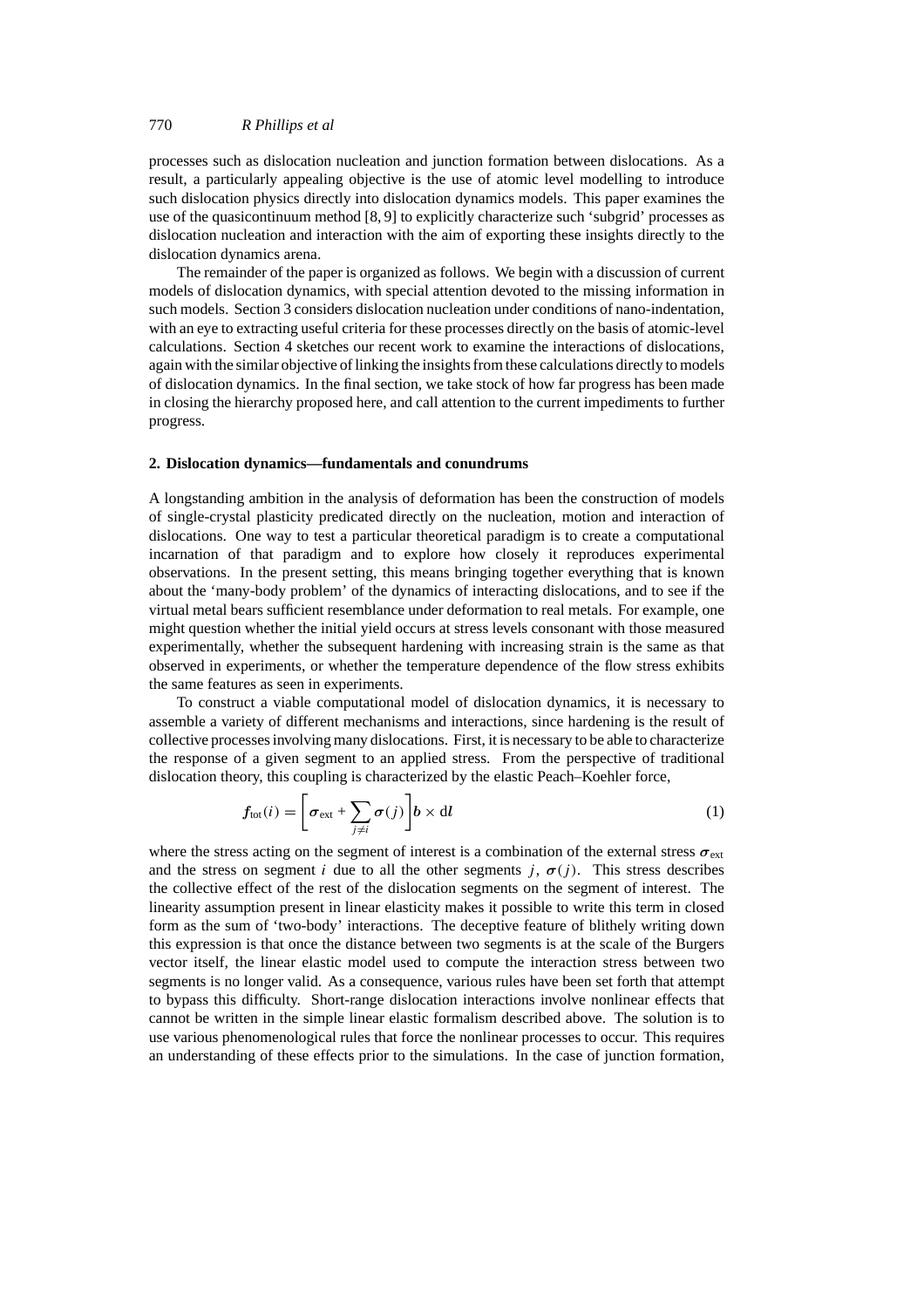## *Hierarchical models of plasticity: dislocation nucleation and interaction* 771

the rule used states that if two dislocations approach each other at a distance less than a certain minimum and elastically attract each other, they will either annihilate or form a junction, the strength of which is input into the model as an external parameter.

A similar quandary must be confronted in the context of dislocation nucleation. In this case, the dislocation dynamics models are again faced with the difficulty that there is no clear cut criterion which dictates the need to add another dislocation in the medium. In a recent dislocation dynamics simulation of nano-indentation [10], for example, new dislocation segments were added, as necessary, to ensure a fit between the simulated force–displacement curve and one measured experimentally for the same system. Again, it is clear that the predictive power of these simulations would be aided considerably by the introduction of mechanism-based criteria for nucleation.

Although this paper will examine the physics of two elemental processes involving dislocations, namely their nucleation and interaction, there are a number of other elemental processes which are important to dislocation dynamics, such as the annihilation of dislocation dipoles or their cross-slip [11, 12], which may also be considered from a microscopic perspective. The various nonlinear mechanisms described above involve elemental processes in which only one or a small number of dislocations participate at a given time. Different methods can be used to quantitatively characterize these processes, including analytical calculations and the use of atomistic simulation techniques such as the quasicontinuum method. These ideas will be fleshed out in the following sections.

### **3. Nucleation criteria for dislocation-based models of plasticity**

Much recent excitement in the mechanics of materials has attached to questions surrounding the conditions under which dislocations are nucleated. Nucleation events may occur in the induced plastic zone beneath an indenter, as a result of the loading of a crack tip, or in the context of heteroepitaxial films in which dislocations play a key role in strain relaxation.

From the standpoint of dislocation dynamics models of plasticity, the nucleation of dislocations remains something of a black art in the sense that injection of further dislocation loops into a given simulation is predicated on satisfying certain *ad hoc* criteria. The aim of the discussion in the present section is to illustrate the way in which both analytic arguments and the quasicontinuum method can be used to better characterize nucleation events in problems, such as that of nano-indentation. In particular, we focus on idealized geometries in face-centred cubic (fcc) crystals in which the indentation problem is essentially two-dimensional with the indenter extending indefinitely along one direction.

#### *3.1. Analytical models of indentation*

The geometry of the problem is illustrated in figure 1, where indentations are made on the  $(110)$  surface along the  $[112]$  direction with the sides of the indenter parallel to the  $(111)$ slip planes. For the purposes of the simplest argument that we will set forth, the indenter is idealized as a uniform pressure,  $p_0$ , in the region  $-a \le x \le a$ , where the *x*, *y* and *z* directions are chosen to correspond to the [111], [1 $\overline{1}0$ ] and [ $\overline{1}12$ ] directions, respectively. This geometry is conducive to the nucleation of dislocations at  $x = \pm a$ , where adjacent (111) planes suffer a relative displacement along the  $[110]$  direction. While such an indenter is an analytical construction, the load distribution it produces lies in between that of the cylindrical hertzian indenter, which has a load distribution that is maximum at the centre of the region of contact and decreases towards the edges, and a rigid indenter which gives rise to a load distribution that has a minimum at the centre and diverges as the edges are approached [13].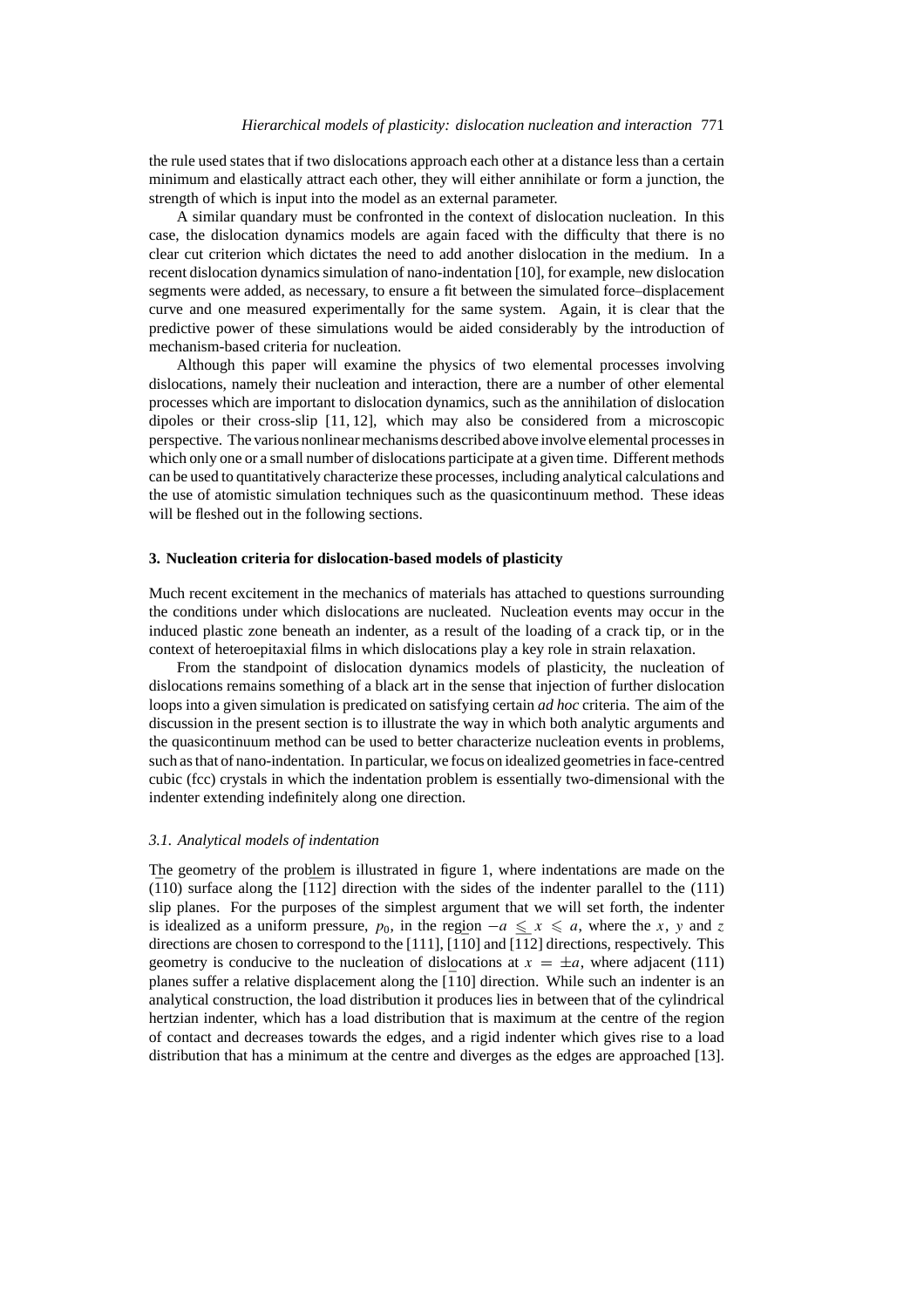

**Figure 1.** A schematic of the indenter geometry considered in our models of dislocation nucleation.

Furthermore, the choice of the load distribution and slip geometry enables us to derive closedform expressions for the stresses arising from both the slip distribution and the indenter load. As will be described elsewhere, a more faithful job can be done in treating the force distribution between the indenter, but only by recourse to numerical methods. In this section we examine the criterion for dislocation nucleation for the indentation problem using two standard approaches used to determine dislocation nucleation from crack tips [14, 15].

*3.1.1. Rice–Thomson model for dislocation nucleation.* We adapt the criterion derived by Rice and Thomson [14] for dislocation nucleation from a crack tip to the indentation problem. To do so, we introduce Volterra dislocations on the slip planes at  $x = \pm a$  at a distance *d* beneath the surface, and consider the *z*-component of the force acting on them. The force acting on the dislocation at  $x = a$  can be written as  $F_z = -b\sigma_{xz}(a, d)$ , where *b* is the magnitude of the Burgers vector and  $\sigma_{xz}$  is the *total* shear stress acting on the dislocation. For the simplest case in which a uniform pressure  $p_0$  is considered, the  $xz$  component of the stress tensor has a contribution,  $\sigma_{xz}^L(a, d) = -(p_0/\pi)(4a^2 + z^2)$ , arising from the indenter load which has a tendency to push the dislocation away from the surface. This contribution of the external loading to the total stress can be evaluated by using the Green function for a point load acting on the surface and summing up the various infinitesimal contributions arising from the region {−*a, a*}. The other contributions to the total shear stress are due to the presence of the dislocations at  $x = -a$  and the images of both dislocations necessary to satisfy the free surface boundary conditions. These contributions tend to pull the dislocation towards the surface.

The competition between the external loading and the image stresses imply that if the dislocation is too close to the surface, it will be attracted to it, while if the dislocation is at a sufficient depth, it is injected into the solid. The Rice–Thomson (RT) strategy is to compute the position of unstable equilibrium (which depends upon the external load  $p_0$ ) and to assume that nucleation occurs when this distance is equal to the dislocation core radius. The location  $d_0$  where the dislocation is in unstable equilibrium is given by the solution to the equation

$$
\left(\frac{p_0}{\pi}\right) \frac{4a^2}{d_0^2 + 4a^2} - \left(\frac{\mu}{4\pi(1-\nu)}\right) \frac{a^6 + 3d_0^2 a^4 + 6d_0^4 a^2}{(d_0^2 + a^2)^3} = 0.
$$
 (2)

By letting  $d_0 = r_c$  we find the critical load,  $P_{cr}$ , to nucleate a dislocation that would propagate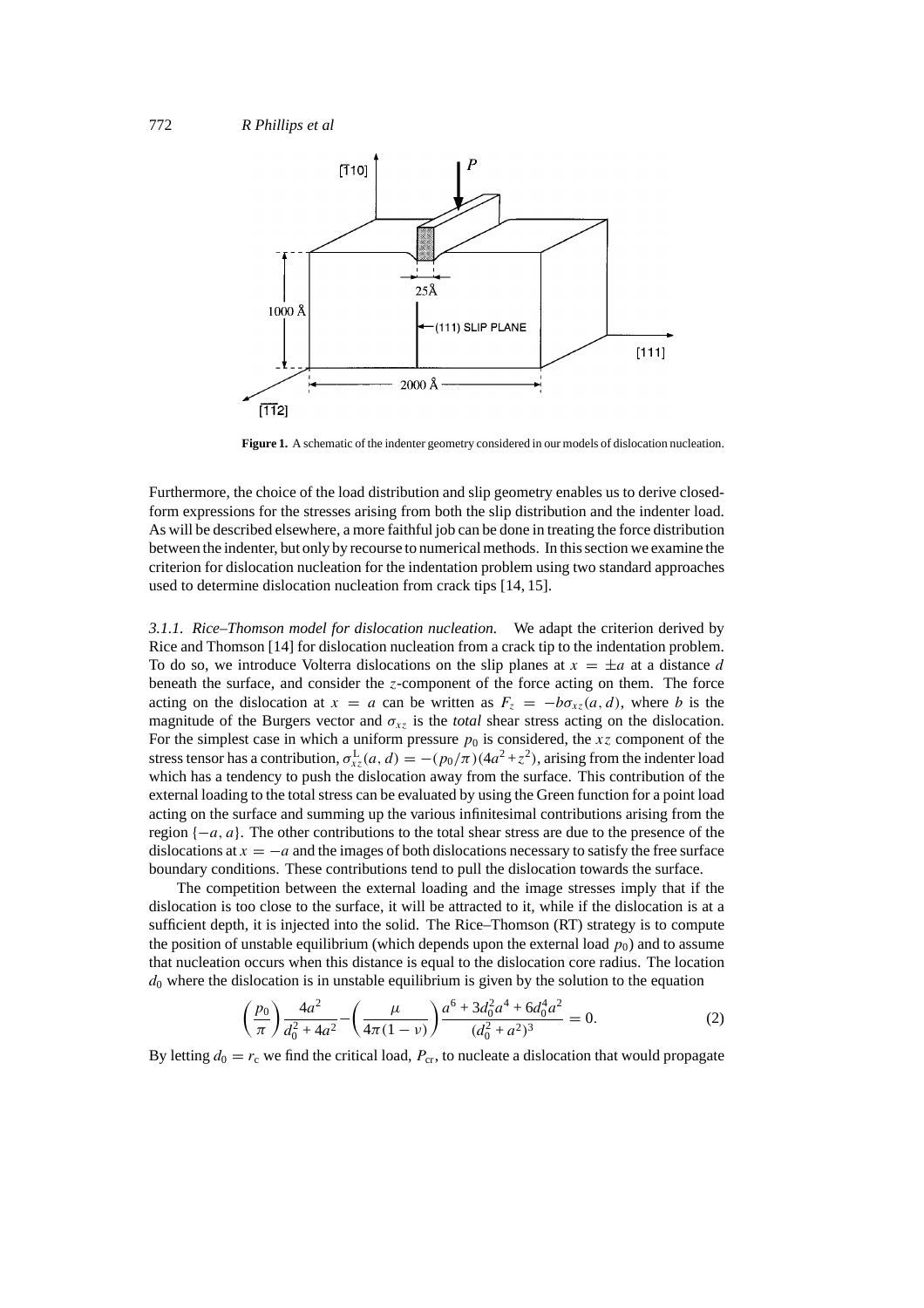into the bulk to be

$$
P_{\rm cr} = \frac{\mu}{4(1-\nu)} \left(\frac{b}{r_{\rm c}}\right) \left(1 + \frac{r_{\rm c}^2}{4a^2}\right) \left(\frac{a^6 + 3r_{\rm c}^2 a^4 + 6r_{\rm c}^4 a^2}{(r_{\rm c}^2 + a^2)^3}\right). \tag{3}
$$

In the limit when the indenter radius  $a$  is much larger than the core radius  $r_c$ , equation (3) reduces to  $P_{cr} = \mu/4(1 - v)$ , where we have taken  $r_c = b$ . In the following sections we will comment on this critical load, in light of both more sophisticated analytic models and numerical results using the quasicontinuum method.

*3.1.2. Dislocation nucleation based on the Peierls concept.* We now turn to a more sophisticated model for dislocation nucleation developed by Rice [15]. In this approach, instead of a fully formed dislocation, a slip distribution is allowed to occur along slip planes that are chosen based on the crystallography of the problem. At a certain critical load, the incipient slip distribution becomes unstable and leads to a fully formed dislocation. For the indentation problem under consideration, we assume that slip occurs along the planes  $x = \pm a$ , as shown in figure 2. A periodic relation between shear stress and atomic shear displacement, derived using the Ercolessi and Adams potential [16], is used in the calculations [17]. The slip distribution is expressed as

$$
\delta(z) = u_z(a_-, z) - u_z(a_+, z) = u_z(-a_+, z) - u_z(-a_-, z)
$$

where  $u_z$  is the *z*-component of displacement.



**Figure 2.** Illustration of the incipient slip distribution that arises beneath the indenter in response to loading.

To construct the energy of the slipped solid, let  $U_0$  be the elastic energy of the loaded solid obtained from the linear elastic solution where  $\delta$  is constrained to be zero. Following the reasoning considered by Rice in the crack-tip context [15], the slipped-configuration energy is given by  $U[\delta(z)] = U_0$  + the energy of the slip planes due to the slip  $\delta$  + the energy change of the linear elastic solid due to the introduction of the slip distribution. It can be shown that

$$
U[\delta(z)] = U_0 + 2\int_0^\infty \Phi[\delta(z)] dz + 2\int_0^\infty \sigma_{xz}^L(a, z)\delta(z) dz + \int_0^\infty \sigma_{xz}^d(a, z)\delta(z) dz \tag{4}
$$

where  $\Phi[\delta(z)]$  is the interplanar potential evaluated at point *z* where the adjacent planes have slipped by  $\delta(z)$ ,  $\sigma_{xz}^L$  is the stress field produced by the indenter and  $\sigma_{xz}^d$  reflects the stress fields produced by the slip distribution. The basic idea is to sum up all of the interaction energies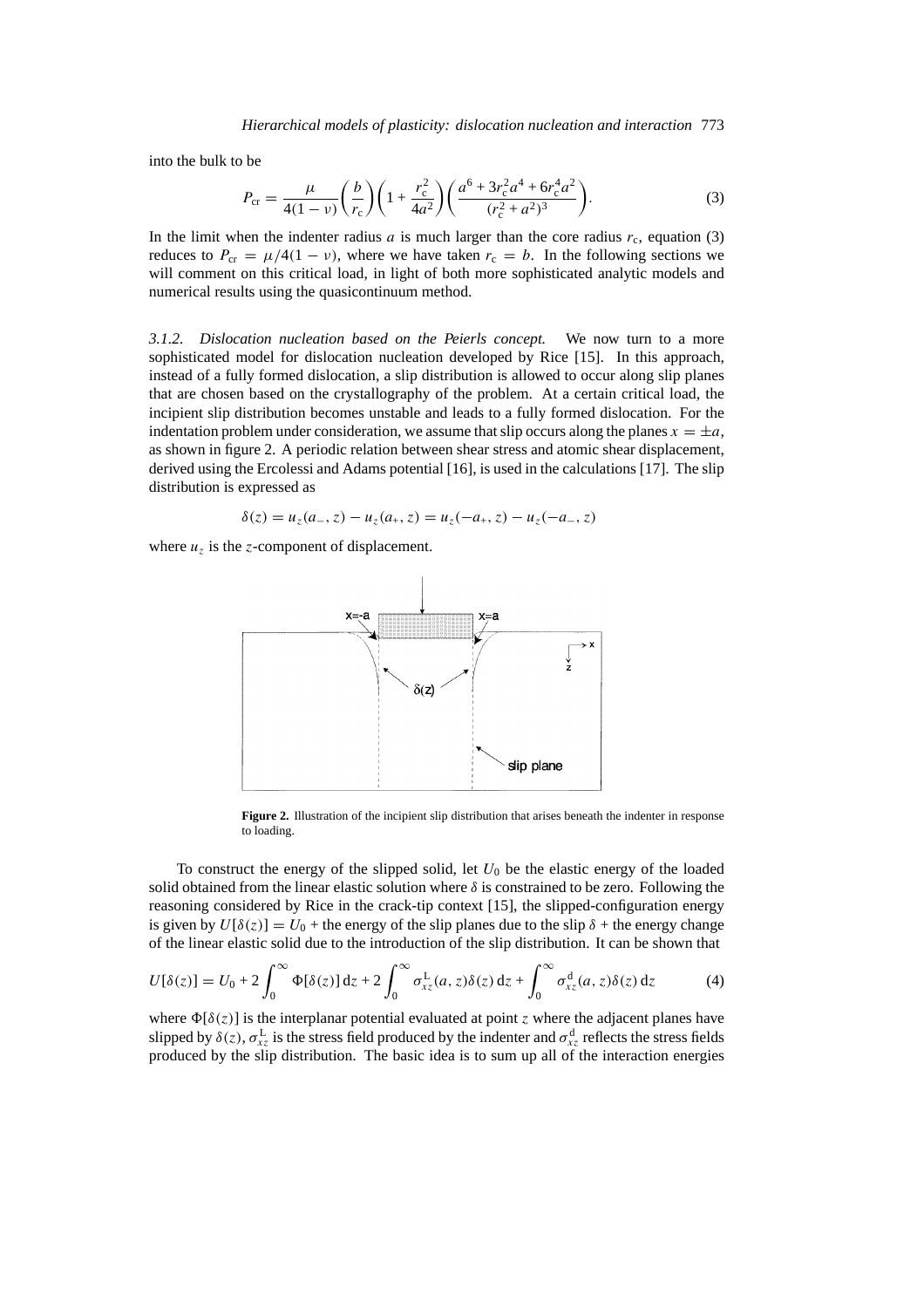## 774 *R Phillips et al*

between the participating infinitesimal dislocations. In terms of the stress fields produced at  $(x, z)$  by a Volterra dislocation with unit Burgers vector located at  $(x', z')$ ,

$$
\sigma_{xz}^s(x', z'; x, z) = \frac{\mu}{2\pi(1 - \nu)} \left[ \frac{z - [z_-^2 - x_-^2]}{[z_-^2 + x_-^2]^2} - \frac{z + [z_+^2 - x_-^2]}{[z_+^2 + x_-^2]^2} - \frac{2z'[z_- z_+^3 - 6zz_+ x_-^2 + x_-^4]}{[z_+^2 + x_-^2]^3} \right] \tag{5}
$$

where  $z_{\pm} = z \pm z'$  and  $x_{-} = x - x'$ , we can write

$$
\sigma_{xz}^d(a, z) = \int_0^\infty \frac{d\delta(z')}{dz'} [\sigma_{xz}^s(-a, z'; a, z) - \sigma_{xz}^s(a, z'; a, z)] dz'.
$$
 (6)

Minimizing  $U[\delta(z)]$ , one finds that the slip distribution can be obtained by solving the integrodifferential equation.

$$
-\frac{\mathrm{d}\Phi}{\mathrm{d}\delta(z)} = \sigma_{xz}^{\mathrm{L}}(a,z) + \sigma_{xz}^{\mathrm{d}}(a,z). \tag{7}
$$

The equation considered above is for the as yet unknown slip distribution. An important feature of this equation is that for virtually no effort one can determine the slip at the indented surface, and this information alone suffices to reveal the nucleation criterion. An explicit expression for the value of slip at the edge of the indenter is obtained by noting that  $\tau(\delta(0)) \equiv \partial \phi(\delta(0))/\partial \delta = p_0/\pi$ , since  $\sigma_{xz}^d(a, 0) = 0$ . This implies that incipient slip distribution becomes unstable leading to the formation of a full dislocation when the load reaches the critical value  $P_{cr} = \pi \tau_{max}$ . Here,  $\tau_{max}$  is the maximum shear stress that occurs when two planes are rigidly displaced with respect to each other and can be extracted simply from atomistic calculations of the relevant *γ* -surface. On the assumption that the interplanar potential is specified by the Frenkel sinusoid,  $\tau_{\text{max}} = \mu/2\pi$ . Note that just before the nucleation of a fully formed dislocation,  $\delta(0) \approx b/4$  in contrast with the value of  $b/2$  that occurs in the nucleation criterion for a dislocation emerging from the tip of a crack. Also, the unstable stacking energy  $\gamma_{us}$ , which is a key parameter in determining the load for nucleating dislocations at the crack tip, does not play a role in the indentation problem. Instead, the material parameter  $\tau_{\text{max}}$  determines the critical load for nucleating dislocations.

Both the RT and Peierls–Nabarro approaches have yielded interesting insights into the critical load for dislocation nucleation in the simplified two-dimensional geometry considered here. The Peierls–Nabarro estimate for the nucleation stress is highly provocative in that it suggests a simple scheme for introducing a nucleation criterion into the dislocation dynamics setting. One of the objectives of the next section is the consideration of numerical simulations of the same processes, with the aim of examining the validity of the analytic solutions developed above.

#### *3.2. Quasicontinuum simulations of dislocation nucleation*

Our preliminary efforts with nano-indentation have all been carried out in a pseudo-twodimensional framework in which the indenter is modelled as an infinite two-dimensional rigid bar. Although the geometry is intrinsically two-dimensional, as will be shown below, in some cases the dislocations that are nucleated beneath the indenter involve out-of-plane displacements. In this paper, our aim is to illustrate the way in which the quasicontinuum method may be used to determine the critical load at which nucleation occurs and the geometric character of the dislocations that are produced, while the details of these calculations will appear elsewhere [18]. Note that these numerical calculations consider similar indenter geometries and nucleation conditions to those that were considered in the analytic calculations presented above. Our ambition in the present setting is to make contact with the hierarchical modelling of dislocation-induced plasticity described earlier.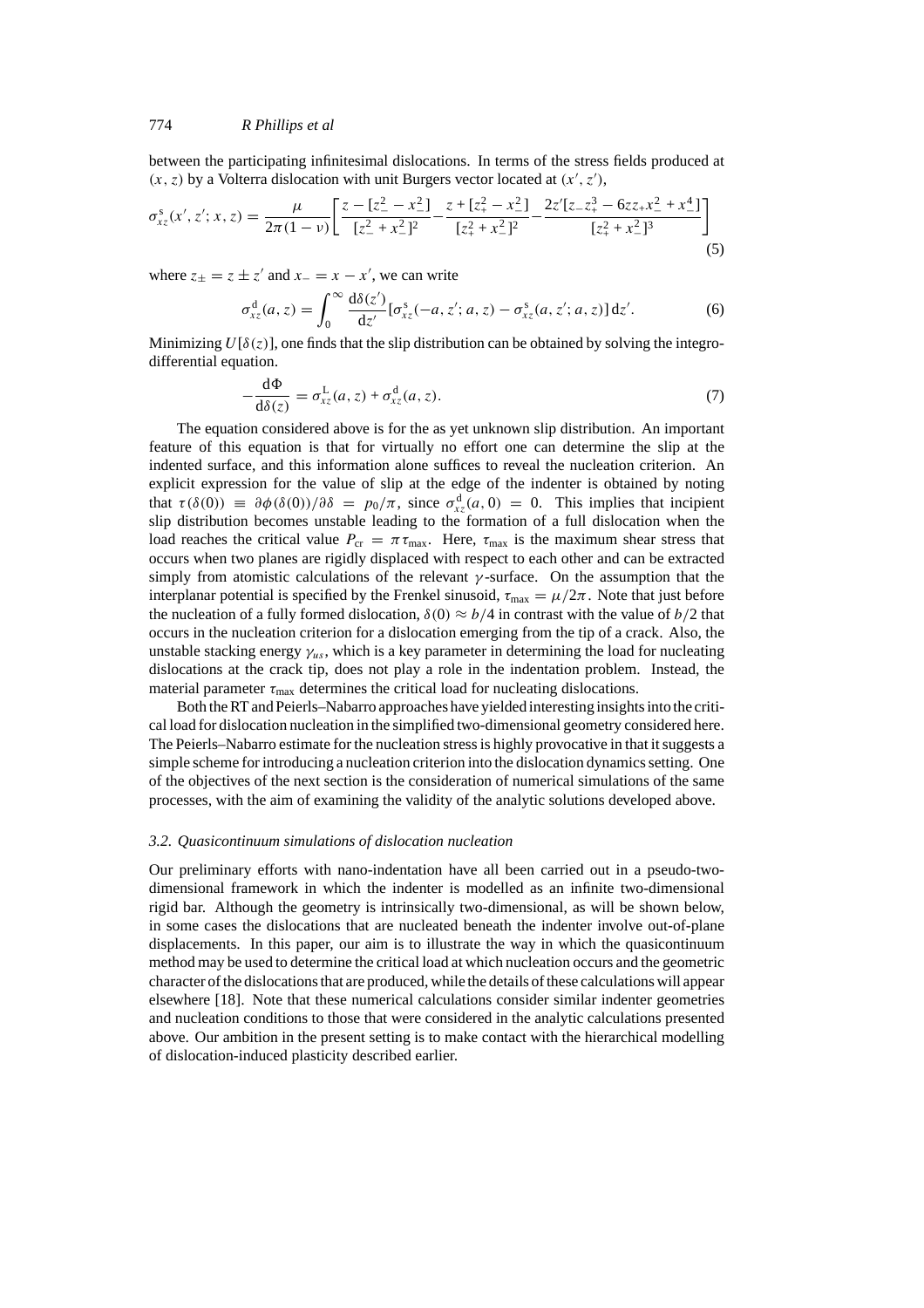

Figure 3. The force-displacement curve associated with pseudo-two-dimensional nanoindentation in Al.

Unlike the analytic solutions presented above, in the quasicontinuum simulations a displacement boundary condition is applied to those surface nodes that are assumed to be in contact with the indenter. The calculations are carried out as a series of static energy minimizations in which at each step a particular displacement of the indenter is prescribed, and the energy is then minimized. The force–displacement curve can be monitored as the process continues, as can the atomic positions beneath the indenter, with the result that the critical event, namely dislocation nucleation, can be easily identified.

The force–displacement curve associated with the sequence of calculations of interest here is shown in figure 3. In addition, the atomic-level geometry beneath the indenter after dislocation nucleation is shown in figure 4. From the point of view of passing nucleation information to higher-level dislocation dynamics codes, these results are useful as follows. If we take as our paradigm the two-dimensional calculations of Cleveringa *et al* [19], the dislocation dynamics treatment of nano-indentation would amount to the solution of a boundary value problem. However, as the indenter is pressed to increasing depths, such models are faced with a critical uncertainty. At what stage in the model should new dislocations be introduced to accommodate the deformations induced by the indenter?

Both our analytic and numerical calculations provide valuable clues into how a nucleation criterion might be incorporated into higher level dislocation dynamics codes. The analytic solutions given above suggest that when the shear stress at the surface on the relevant slip plane reaches a critical value, new dislocations are nucleated. To make this connection between the analytic and numerical calculations more concrete, the uniform pressure assumed in the analytic calculations described here must be replaced with a spatially varying distribution that can be extracted from the quasicontinuum simulations. Our present work is devoted to shoring up the connection between the analytic and numerical models of nucleation.

## **4. Interaction strengths for dislocation-based models of plasticity**

At large distances, the interactions between dislocations are captured satisfactorily on the basis of the linear theory of elasticity. However, at short distances, the interactions can no longer be described on the basis of conventional elasticity theory, and this necessitates the formulation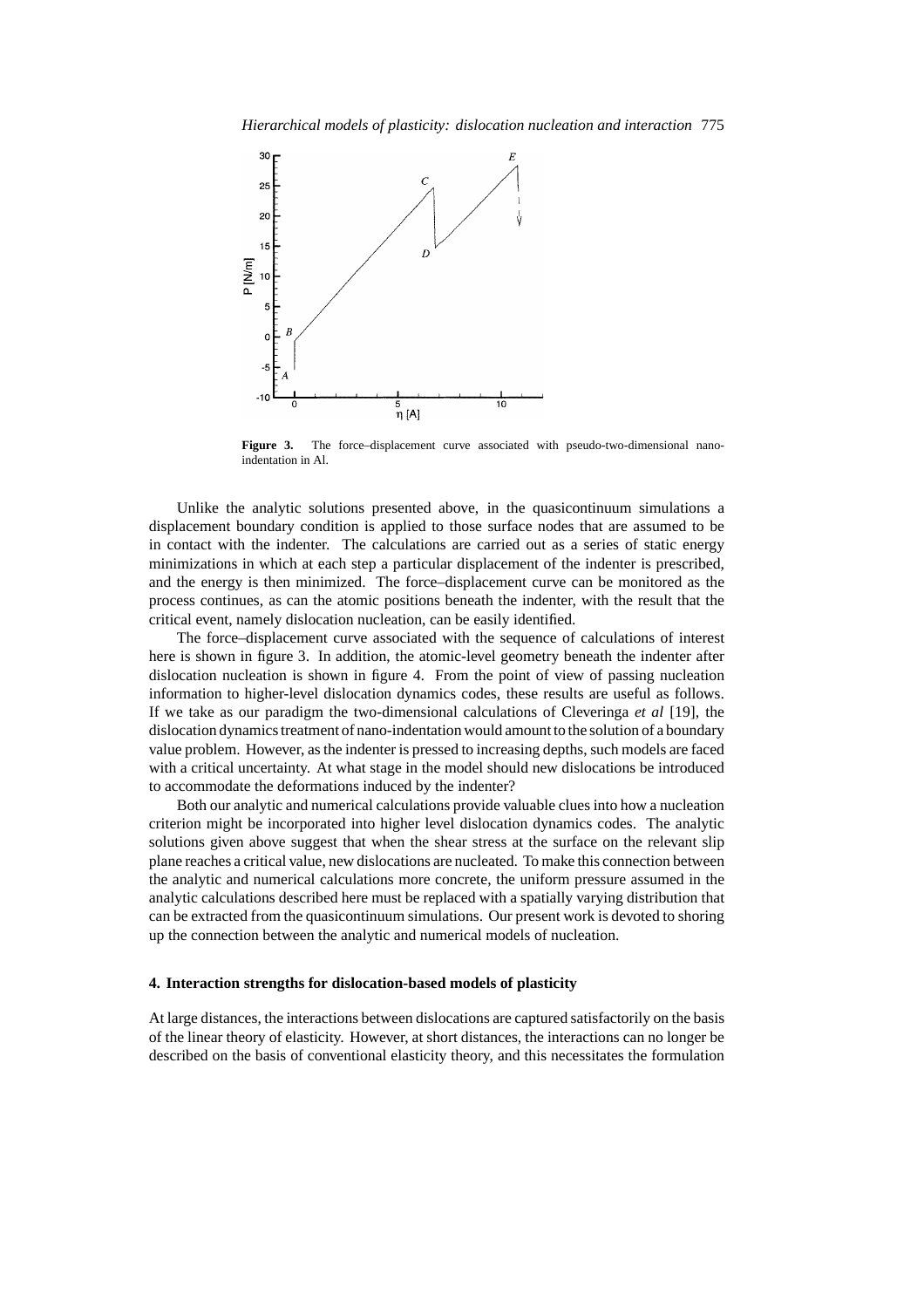

**Figure 4.** The region just beneath the indenter illustrating the presence of a series of indentation induced partial dislocations. Contours indicate out-of-plane displacement in Å.

of rules for handling such interactions. In particular, one is forced either to posit that the elastic interactions are the only interactions that occur, or to resort to simple rules such as the statement that if two dislocations are closer than some minimum distance, they will form a junction that is characterized by a strength that is put in by hand.

On the basis of atomic-level calculations, it is conceivable that the strength of the type of short-range interactions discussed above could be parametrized directly. This forms the basis of our current efforts to fill the gap in the hierarchy of schemes used to model plasticity. The essential idea is to compute the structure and energetics of junctions, both in the absence of and presence of an applied stress. Here we focus on fcc aluminum as described by the Ercolessi and Adams potentials. Junctions are dislocation segments common to two or more dislocations. Symmetry arguments alone suffice to demonstrate that there are only six possible junctions that can form between perfect  $a/2\langle 110 \rangle$  {111} fcc distribution in these materials. For the purposes of the present discussion, we will concentrate on the Lomer–Cottrell lock, which is the junction thought to be the predominant factor in hardening of fcc materials [20].

We note again that, in the context of dislocation dynamics models, the strengths of junctions like that of the Lomer–Cottrell lock are external inputs. Our intention is to begin to establish an atomistic basis for characterizing the strength of such junctions. The advent of increasing computational power has recently begun to make such calculations possible [21–23]. To calculate the structure of the Lomer–Cottrell lock in the absence of an applied stress, we begin with an initial configuration comprising two Volterra dislocations pinned at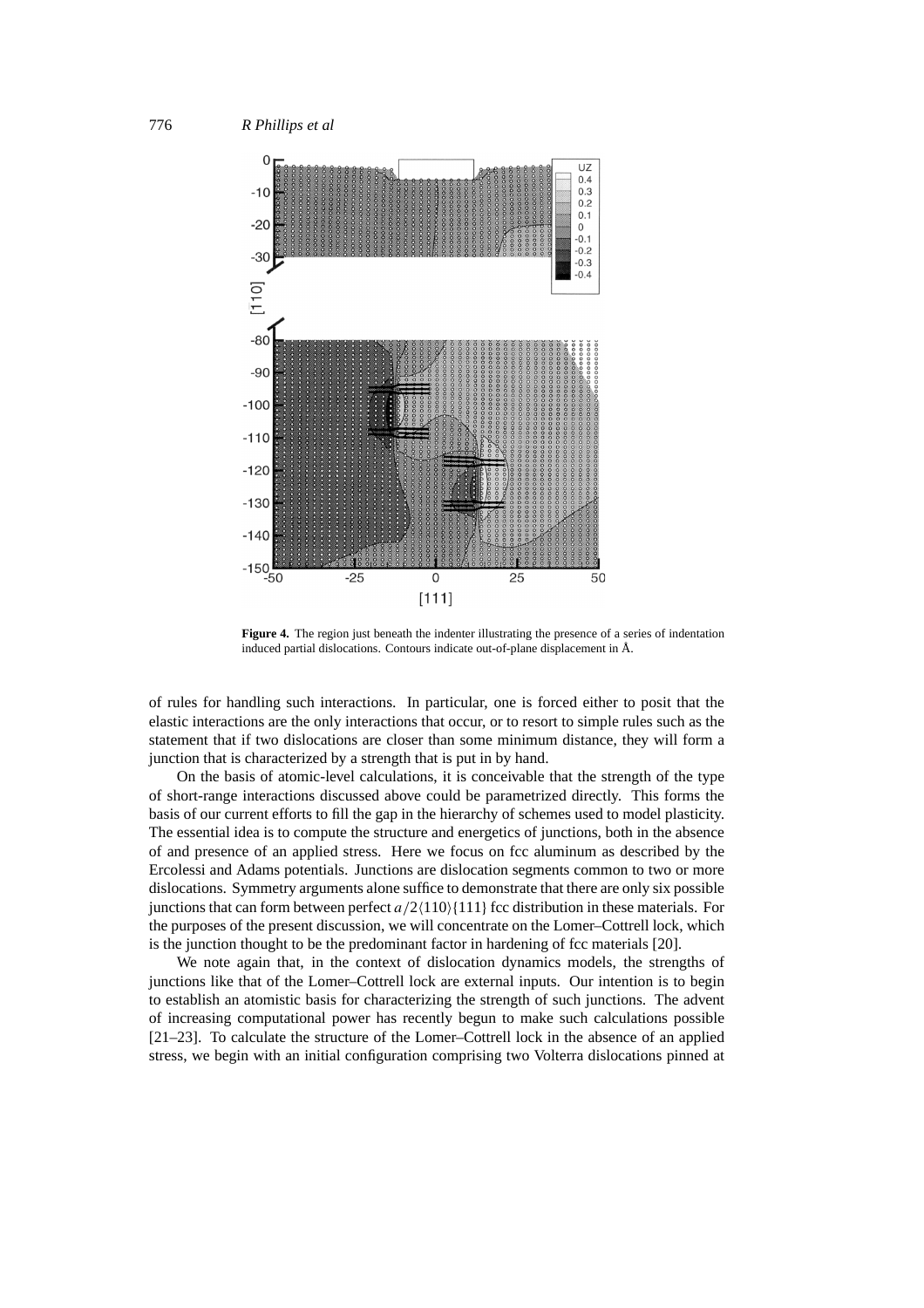

**Figure 5.** (a) The Thompson tetrahedron illustrating the Burgers vectors of the dislocations of interest. (b) A schematic section of the initial simulation cell along the glide planes of the dislocations. The two dislocations have the same length, 2*l*, and make the same angle  $\phi$  with the line of intersection between the glide planes.

the surfaces of the computational cell as shown in figure 5(b). The Volterra dislocations used to construct the boundary conditions are perfect fcc dislocations which reside on different {111} glide planes, intersecting along the *x*-axis of the simulation cell. The Burgers vectors of the dislocations are represented in the Thompson tetrahedron of figure  $5(a)$ . Our choice of simulation geometry was motivated largely by the desire to make direct contact with the elastic models of junction formation such as those proposed by Saada over 30 years ago [24, 25]. The highly symmetric configuration considered here is identical to the one considered in Saada's line tension model for junction formation; in it both the dislocations make the same angle with the line of intersection between the glide planes. Note that although the junction geometry is already characterized at the level of the participating slip systems by the slip plane normals and Burgers vectors, there are additional degrees of freedom associated with the junction which are not considered in the geometric classification. In particular, the orientation of the dislocation line itself can play a role in the nature of the resulting junctions.

To consider the action of an external stress on the junction, a series of strains are imposed upon the simulation box. These shear strains can be translated into corresponding stresses by assuming a linear elastic relation between stress and strain. The result of the increasing stresses is to bow out the junction segments, to introduce a net translation of the junction segment itself and, ultimately, to unzip it. A series of snapshots of the junction geometry are shown in figure 6. The plots are constructed by showing only those atoms with an energy higher than a certain threshold. For the particular geometry shown here, the sequence of snapshots illustrates the unzipping mechanism whereby the junction is dissolved, allowing for one dislocation to pass through the other. From the standpoint of dislocation dynamics models, the junction strength itself is of particular interest. Unfortunately, there are still unresolved questions surrounding the quantitative determination of the strength which arise largely from the fact that it is unclear how to handle the boundary conditions without producing spurious forces as the junction unzips.

Figure 6(a) presents the structure in the absence of any applied stress. A junction forms along the line of intersection between the glide planes. This structure is consistent with tunnelling electron microscopy observations of Lomer–Cottrell junctions made in lowstacking-fault-energy CuAl alloys [26]. From a quantitative standpoint, we aim to estimate the stress required to destroy this junction and force the dislocation in the horizontal plane to cross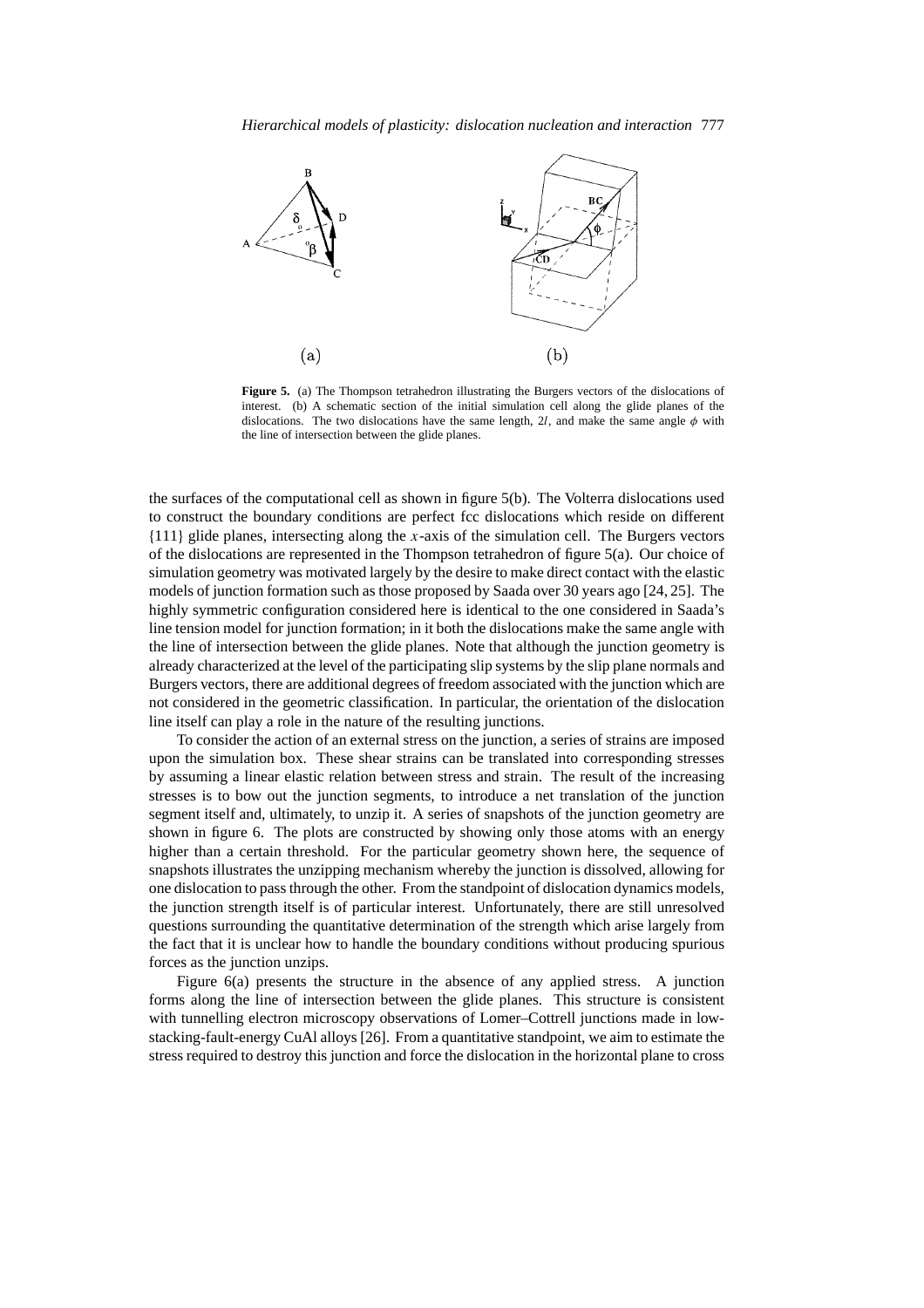

Figure 6. A sequence of snapshots of the junction geometry under increasing stress. (a) Zero applied stress, (b) the stress is  $0.011\mu$ , (c) the stress is  $0.018\mu$  just before the junction breaks and (d) the stress is  $0.018\mu$  at the end of the simulation.

the other dislocation. The result of the increasing stresses as shown in figures 6(b)–(d) is to bow out the different arms that are connected to the junction segment itself and to gradually unzip the junction. Unzipping takes places as the two dislocations forming the junction dissociate under the action of the applied stress. This mechanism is precisely that supposed in the elastic models, although we should note that for a different choice of different initial line directions, an entirely different breaking mechanism has been obtained [27]. Once the junction is broken, the horizontal dislocation continues to bow out as a result of the applied stress, leaving behind a tube of energetic atoms that can be seen in figure  $6(d)$ . This tube is built of vacancies produced because of the non-conservative motion of the jog that forms on the horizontal dislocation when the junction breaks. The formation of this jog was expected on the basis of arguments from dislocation theory [28] and originates from the discontinuity in the displacement field associated with the Burgers vector of the other dislocation. The other dislocation also acquires a jog which is constricted and glissile. Its motion can be followed in the simulations. The simulation shows that the critical resolved shear stress for breaking the junction is  $\sigma_c = 0.8 \mu b/l$ where *l* is the initial length of the junction arms. This value is of the same order of magnitude as those determined on the basis of linear elasticity. This calculation is a preliminary attempt to quantitatively evaluate the critical forces associated with junction dissolution, but many unresolved questions remain, some of which will be described in the following section.

# **5. Finishing the job**

One of the strategies that has evolved to face the challenge of constructing dislocation-based models of plasticity is that of following the trajectories of the individual dislocations that populate a given material. As noted above, for such a strategy to be effective, a means must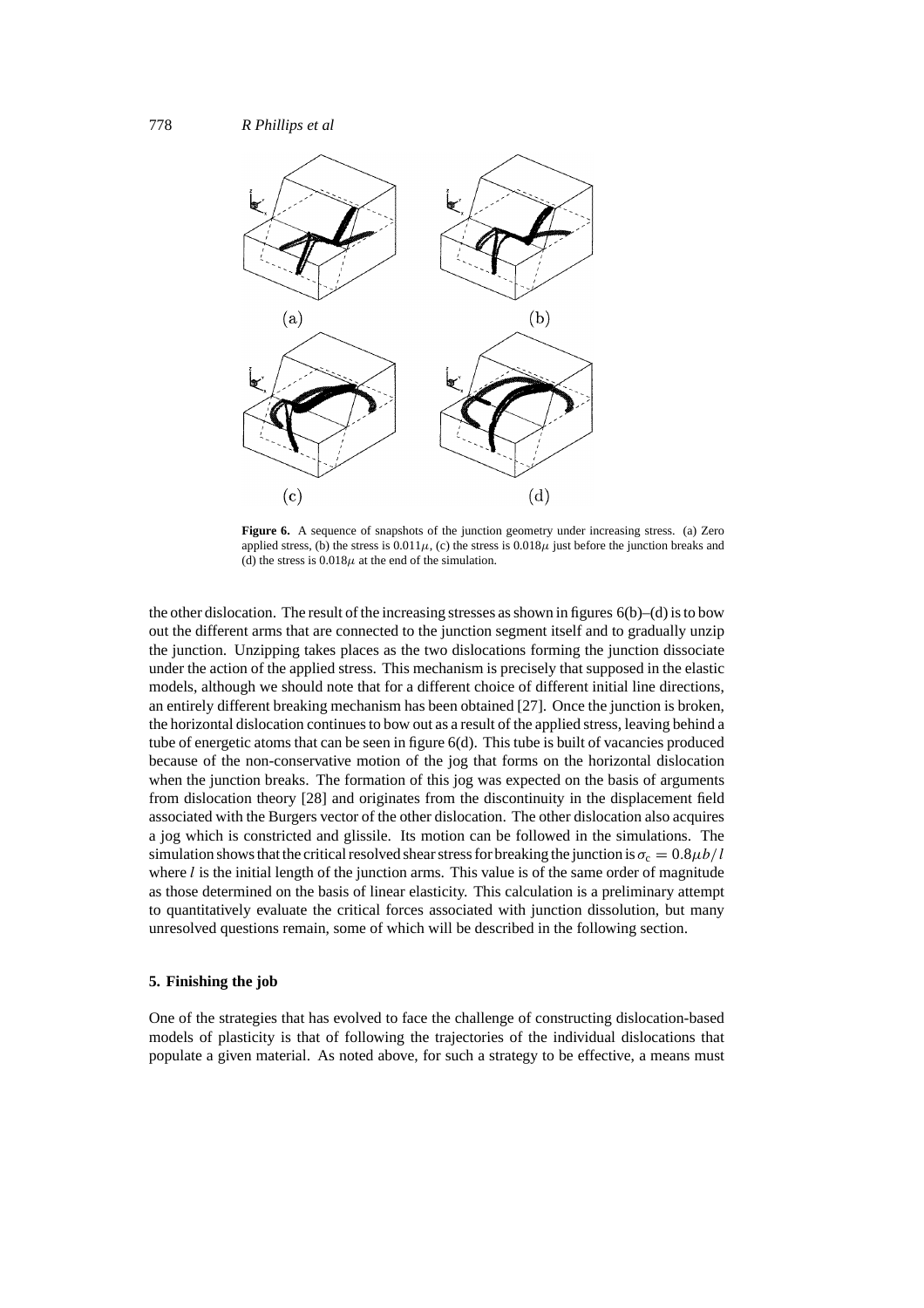## *Hierarchical models of plasticity: dislocation nucleation and interaction* 779

be found to characterize those effects that fall outside of the purview of the elastic theory of dislocations, such as the nucleation and interaction of dislocations. Although the present paper has sketched the rudiments of how such information may be passed from atomiclevel simulations and analytical modelling to dislocation dynamics, a number of important challenges remain.

To close the hierarchy described here, essential progress is necessary on two main fronts. At the level of the atomic-scale simulations, it is essential to carry out full three-dimensional calculations for examining both nucleation and interaction, with well controlled boundary conditions. The nucleation calculations carried out here were all essentially two-dimensional. The next development will be to carry out three-dimensional nano-indentation calculations, with special emphasis on the geometry of the loops produced in such calculations, and the conditions under which such loops are nucleated [29]. From the standpoint of our efforts to understand dislocation interactions, the calculations presented here are found wanting on the grounds that the boundary conditions are essentially uncontrolled and appear to impact their quantitative outcome, necessitating further efforts along these lines. In particular, the dislocation junctions simulated here bow out in the presence of boundary conditions which exert unphysical forces on these segments. Our current efforts are aimed at removing the influence of these boundary effects. In addition to problems with boundary conditions, because we inherit a stacking fault energy from our interatomic potentials that is lower than that observed experimentally in Al, the material specificity of our calculations is also spoiled.

The second missing link in the effort to pass mechanistic information to the dislocation dynamics methods concerns the more conceptual question of precisely what information one wishes to draw from the atomic-scale calculations. For example, in the context of nucleation, once a series of simulations on the atomic-scale mechanisms of nucleation have been carried out, what generic rules can be passed to the dislocation dynamics setting? Similarly, is the current practice of inserting rules for the formation and dissolution of junctions appropriate, or should one seek a means of passing smoothly between the linear elastic treatment of the dislocations and their nonlinear counterparts which signal the onset of junction formation? These questions and others like them will form a significant thread in coming research on hierarchical modelling of plasticity, efforts that will miss the insights of Gilles Canova.

## **Acknowledgments**

The authors would like to express their sorrow at the untimely death of Gilles Canova and to dedicate this paper to the memory of many happy hours spent in his company, and to his family, Marie, Sandrine, Lauren, Antoine and Mathieu. In addition, we are grateful to Glen Beltz for many discussions and the use of his code, and to J Bassani, E van der Giessen, M Fivel and C Robertson for numerous discussions on implementing the type of hierarchy described here. We are also grateful for support from Electricité de France, the NSF through the Brown University MRSEC program and a Career Award, and the ASCI Center at Caltech.

## **References**

- [1] Bassani J L 1994 *Adv. Appl. Mech.* **30** 191–258
- [2] Rice J R 1970 *J. Appl. Mech.* **37** 728 Rice J R 1971 *J. Mech. Phys. Solids* **19** 433
- [3] Fivel M, Verdier M and Canova G 1997 *Mater. Sci. Eng.* A **234–236** 923
- [4] van der Giessen E and Needleman A 1995 *Modelling Simulation Mater. Sci. Eng.* **3** 689
- [5] Zbib H M, Rhee M and Hirth J P 1998 *Int. J. Mech. Sci.* **40** 113
- [6] Devincre B, Veyssiere P, Kubin L P and Saada G 1997 *Phil. Mag.* A **75** 1263